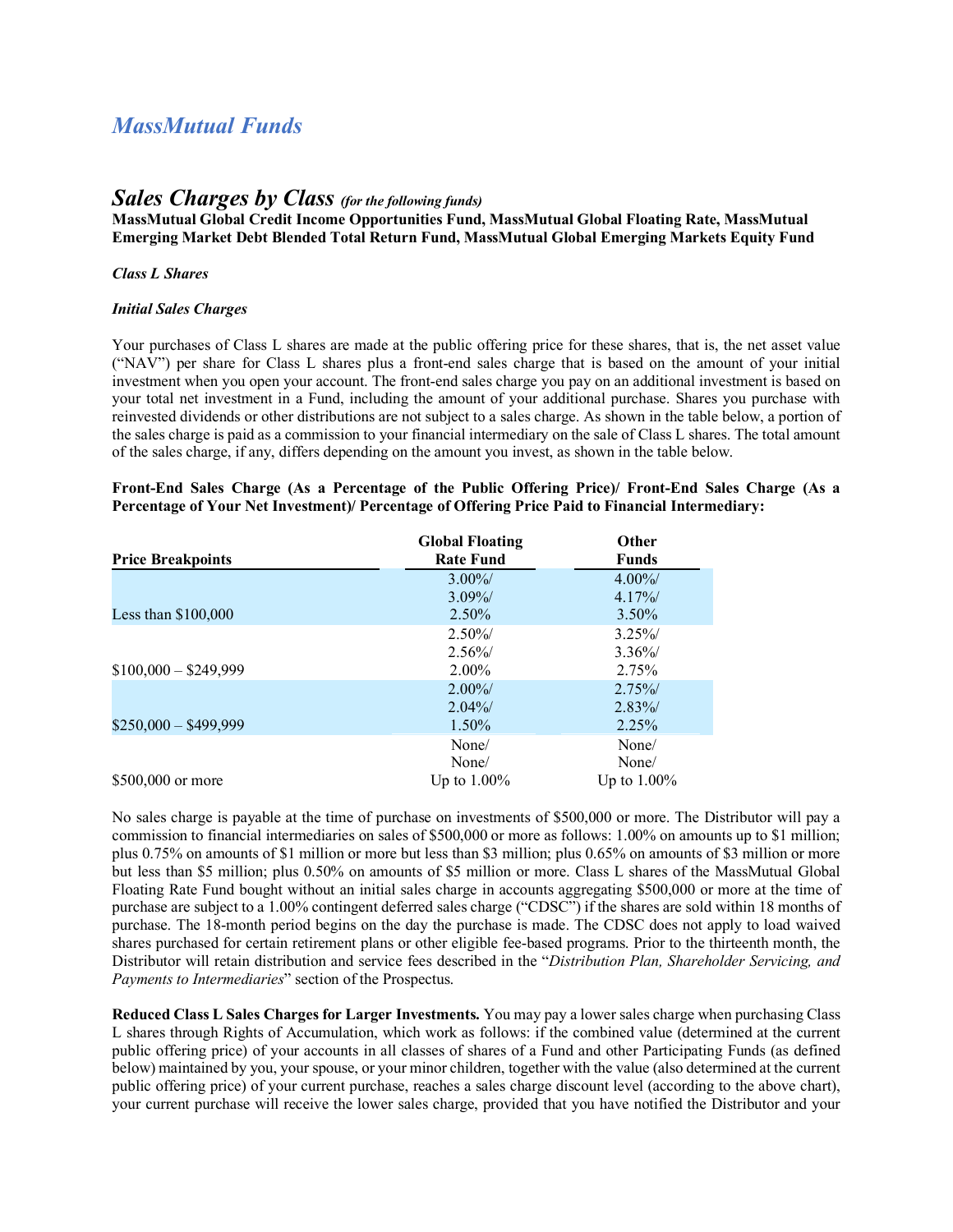financial intermediary, if any, in writing of the identity of such other accounts and your relationship to the other account holders and submitted information (such as account statements) sufficient to substantiate your eligibility for a reduced sales charge. Such reduced sales charge will be applied upon confirmation of such shareholders' holdings by the Funds' transfer agent. A Fund may terminate or amend this Right of Accumulation at any time without notice. As used herein, "Participating Funds" refers to any of the Funds in this Prospectus, Classes Y and C of the MassMutual High Yield Fund and Classes Y, L, and C of the MassMutual Short-Duration Bond Fund. You may also pay a lower sales charge when purchasing Class L shares and shares of other Participating Funds by signing a Letter of Intent within 90 days of your purchase. By doing so, you would be able to pay the lower sales charge on all purchases by agreeing to invest a total of at least \$100,000 within 13 months. If your Letter of Intent purchases are not completed within 13 months, your account will be adjusted by redemption of the amount of shares needed to pay the higher initial sales charge level for the amount actually purchased. Upon your request, a Letter of Intent may reflect purchases within the previous 90 days. See the Statement of Additional Information ("SAI") for additional information about this privilege. In addition, certain investors may purchase shares at no sales charge or at a reduced sales charge. For example, Class L shares are offered at no sales charge to investors who are clients of financial intermediaries who have entered into an agreement with the Distributor to offer Fund shares through self-directed investment brokerage accounts without charging transaction fees to their clients or through other platforms. See Appendix A of the Prospectus and the SAI for a description of this and other situations in which sales charges are reduced or waived.

#### *Class C Shares*

Your purchases of Class C shares are made at the NAV per share for Class C shares. Although Class C shares have no front-end sales charge, they carry a CDSC of 1.00% that is applied to shares sold within the first year after they are purchased. After holding Class C shares for one year, you may sell them at any time without paying a CDSC. Shares you purchase with reinvested dividends or other distributions are not subject to a sales charge. The Distributor pays your financial intermediary an up-front commission of 1.00% on sales of Class C shares.

Class C shares held through a financial intermediary in an omnibus account will be converted into Class L shares only if the intermediary can document that the shareholder has met the required holding period. In certain circumstances, for example, when shares are invested through retirement plans or omnibus accounts, a financial intermediary may not have transparency into how long a shareholder has held Class C shares for purposes of determining whether such Class C shares are eligible for automatic conversion into Class L shares. Thus, the financial intermediary may not have the ability to track purchases to credit individual shareholders' holding periods. In these circumstances, a Fund may not be able to automatically convert Class C shares into Class L shares as described above. In order to determine eligibility for conversion in these circumstances, it is the responsibility of the shareholder or its financial intermediary to notify the Fund that the shareholder is eligible for the conversion of Class C shares to Class L shares, and the shareholder or their financial intermediary may be required to maintain and provide the Fund with records that substantiate the holding period of Class C shares. For clients of financial intermediaries, it is the financial intermediary's responsibility (and not the Funds') to keep records and to ensure that the shareholder is credited with the proper holding period. Please consult with your financial intermediary about your shares' eligibility for this conversion feature. In addition, for shareholders invested in Class C shares through a financial intermediary, Class C shares may be automatically exchanged for Class L shares of the Fund under the policies of the financial intermediary, as described in Appendix A of the Prospectus. It is solely the responsibility of the respective financial intermediary to administer and support such transactions. Please consult your financial intermediary for more information.

**Contingent Deferred Sales Charges.** As described above, certain investments in Class L and Class C shares are subject to a CDSC. You will pay the CDSC only on shares you redeem within the prescribed amount of time after purchase. The CDSC is applied to the NAV at the time of purchase or redemption, whichever is lower. For purposes of calculating the CDSC, the start of the holding period is the date on which the purchase is made. Shares you purchase with reinvested dividends or capital gains are not subject to a CDSC. When shares are redeemed, the Funds will automatically redeem those shares (if any) not subject to a CDSC and then those you have held the longest. In certain circumstances, CDSCs may be waived, as described in the SAI.

### *Exchanges*

Generally, you can exchange shares of one Fund for the same class of shares of another MassMutual Fund. An exchange is treated as a sale of shares in one series and a purchase of shares in another series at the NAV next determined after the exchange request is received and accepted by the transfer agent, MML Advisers, a broker-dealer, or another intermediary authorized for this purpose. You can only exchange into shares of another series if you meet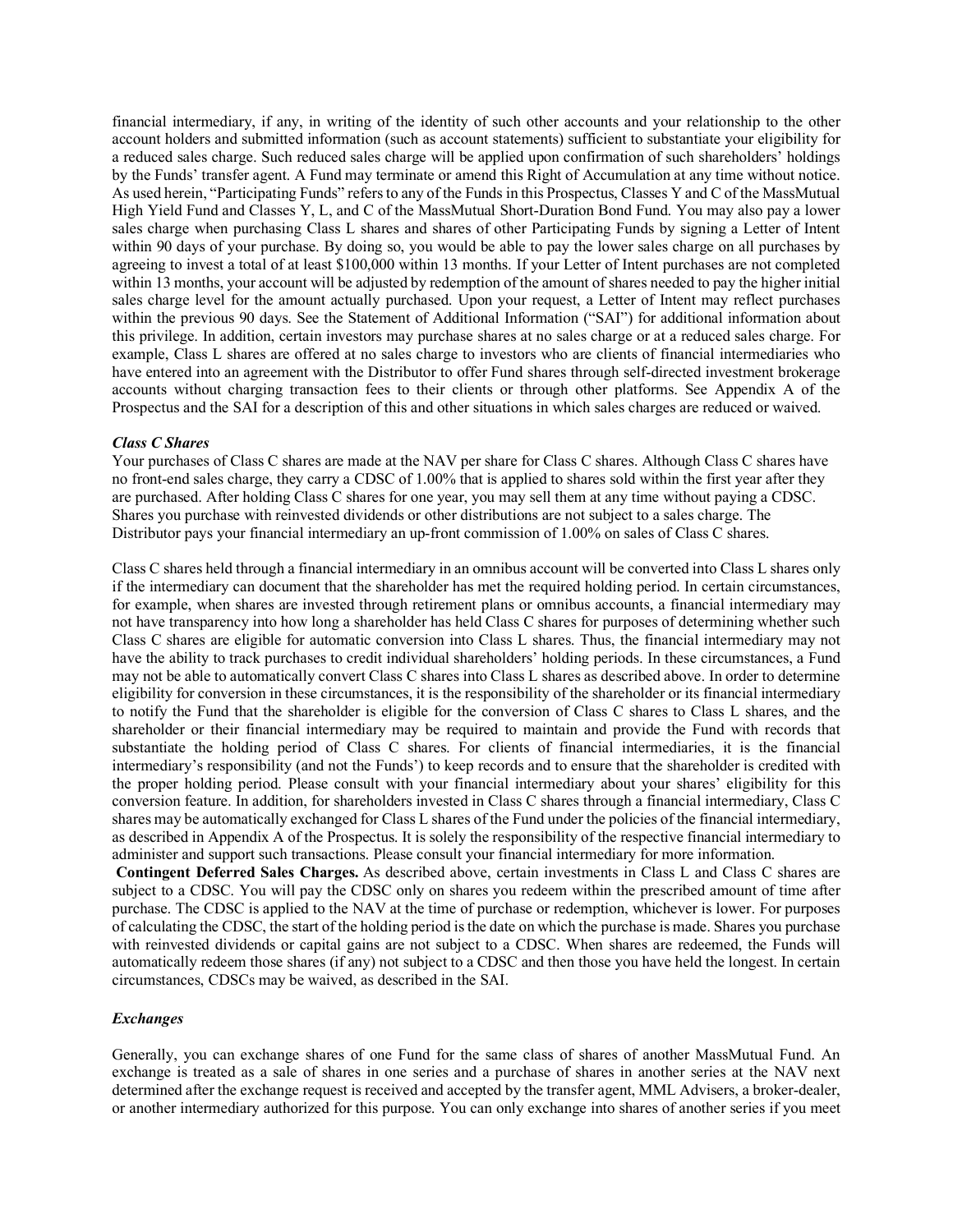any qualification requirements of the series into which you seek to exchange (for example, shares of some series are not available to purchasers through certain investment channels, and some may be available only to certain types of shareholders). In addition, in limited circumstances, such as those described above, for certain series the share class available for exchange may not be the same share class as the series from which you are exchanging. Exchange requests involving a purchase into most series (except certain fixed income series), however, will not be accepted if you have already made a purchase followed by a redemption involving the same series within the last 60 days. This restriction does not apply to rebalancing trades executed by any of the MassMutual RetireSMART<sup>SM</sup> by JPMorgan Funds, MassMutual Select T. Rowe Price Retirement Funds, and MassMutual Target Allocation Funds. This restriction also does not apply to exchanges made pursuant to certain asset allocation programs, systematic exchange programs, and dividend exchange programs. If you place an order to exchange shares of one series for another through a broker-dealer or other intermediary then, in order for your exchange to be effected based on the series' next determined NAVs, the broker-dealer or other intermediary must receive your request before the close of regular trading on the New York Stock Exchange ("NYSE"), and the broker-dealer or other intermediary must subsequently communicate the request properly to the MassMutual Funds.

Your right to exchange shares is subject to applicable regulatory requirements or contractual obligations. The Funds may limit, restrict, or refuse exchange purchases, if, in the opinion of MML Advisers:

- you have engaged in excessive trading;
- a Fund receives or expects simultaneous orders affecting significant portions of the Fund's assets;
- a pattern of exchanges occurs which coincides with a market timing strategy; or
- the Fund would be unable to invest the funds effectively based on its investment objectives and policies or if the Fund would be adversely affected.

The Funds reserve the right to modify or terminate the exchange privilege as described above on 60 days written notice.

The Funds do not accept purchase, redemption, or exchange orders or compute their NAVs on days when the NYSE is closed. This includes: weekends, Good Friday, and all federal holidays other than Columbus Day and Veterans Day. Certain foreign markets may be open on days when the Funds do not accept orders or price their shares. As a result, the NAV of a Fund's shares may change on days when you will not be able to buy or sell shares.

# *Sales Charges by Class (for the following funds)*

**MassMutual Short-Duration Bond Fund, MassMutual Inflation-Protected and Income Fund, MassMutual Bond Fund, MassMutual Diversified Bond Fund, MassMutual High Yield Fund, MassMutual Balanced Fund, MassMutual Disciplined Value Fund, MassMutual Main Street Fund, MassMutual Disciplined Growth Fund, MassMutual Small Cap Opportunities Fund, MassMutual Global Fund, MassMutual International Equity Fund, MassMutual Strategic Emerging Markets Fund**

#### *Class L Shares*

#### *Initial Sales Charges*

Your purchases of Class L shares of the MassMutual Short-Duration Bond Fund are made at the public offering price for these shares, that is, the net asset value ("NAV") per share for Class L shares plus a front-end sales charge that is based on the amount of your initial investment when you open your account. The front-end sales charge you pay on an additional investment is based on your total net investment in the Fund, including the amount of your additional purchase. Shares you purchase with reinvested dividends or other distributions are not subject to a sales charge. As shown in the table below, a portion of the sales charge is paid as a commission to your financial intermediary on the sale of Class L shares. The total amount of the sales charge, if any, differs depending on the amount you invest, as shown in the table below.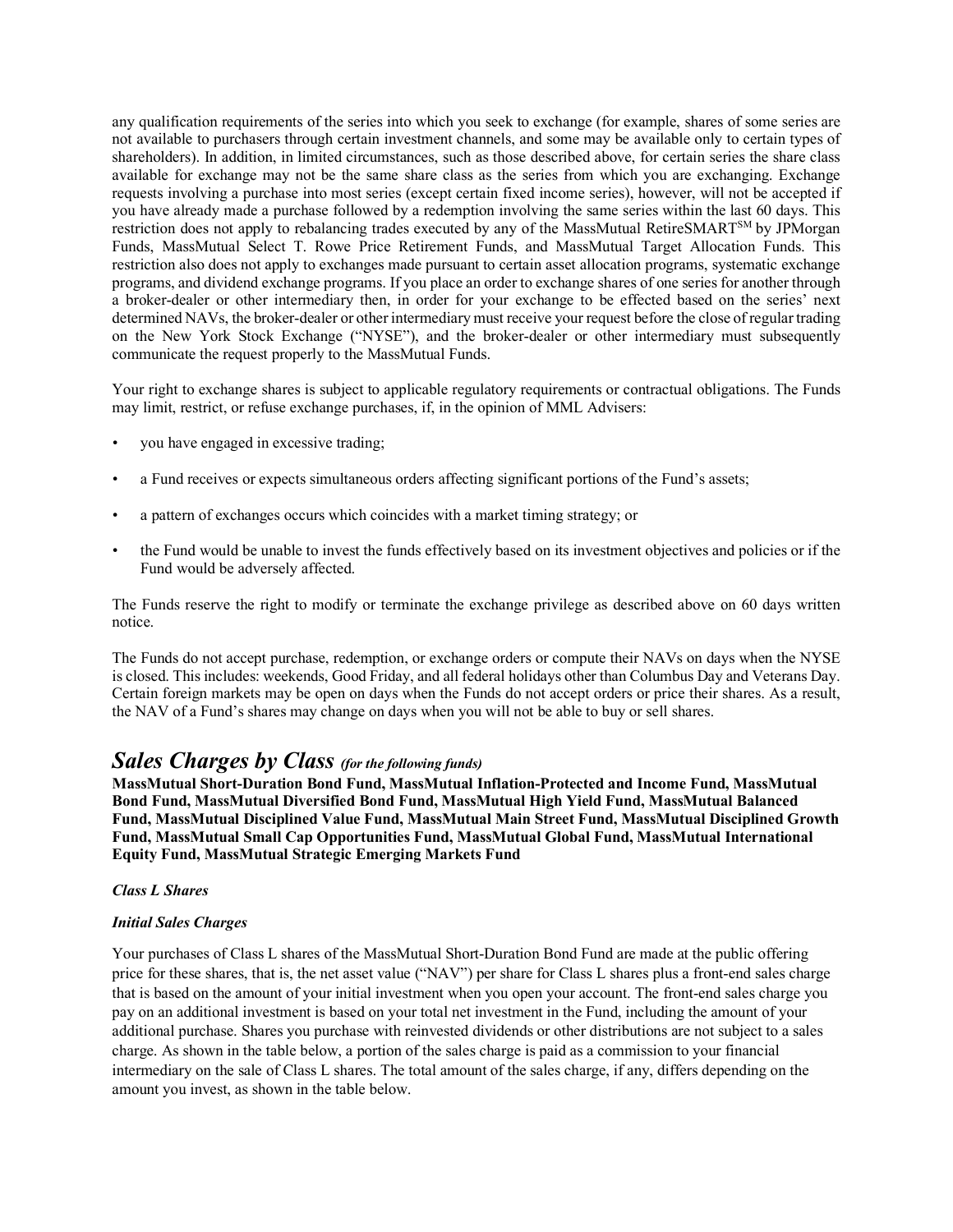| As a $%$<br>of the<br>Public<br>Offering<br>Price | As a % of<br>Your<br>Investment | % of Offering<br><b>Price Paid to</b><br><b>Financial</b><br>Intermediary <sup>1</sup> |
|---------------------------------------------------|---------------------------------|----------------------------------------------------------------------------------------|
| 2.00                                              | 2.04                            | 1.50                                                                                   |
| 0.00                                              | 0.00                            | 0.50                                                                                   |
|                                                   |                                 |                                                                                        |

*1 Please refer to the "Distribution Plan, Shareholder Servicing, and Payments to Intermediaries" section of the Prospectus for all distribution and service fees paid by the Fund. The Distributor will pay an investor's financial intermediary an up-front commission of 1.50% on sales of Class L shares for purchases under \$250,000 and an up-front commission of 0.50% on sales of Class L shares for purchases of \$250,000 or more.*

Purchases of Class L shares under \$250,000 have a front-end sales charge of 2.00% and purchases of Class L shares of \$250,000 or more do not have a front-end sales charge. For purchases of Class L shares of \$250,000 or more, a contingent deferred sales charge ("CDSC") of 0.50% is applied to shares sold within the first eighteen months after they are purchased. The Distributor pays your financial intermediary an up-front commission of 1.50% on sales of Class L shares for purchases under \$250,000 and an up-front commission of 0.50% on sales of Class L shares for purchases of \$250,000 or more. Shares you purchase with reinvested dividends or other distributions are not subject to a sales charge.

Purchases of Class L shares of the MassMutual Short-Duration Bond Fund made through a financial intermediary that had an agreement in place to sell Class A shares of the Barings Funds Trust will not be subject to any sales charge.

**Reduced Class L Sales Charges for Larger Investments.** You may pay a lower sales charge when purchasing Class L shares through Rights of Accumulation, which work as follows: if the combined value (determined at the current public offering price) of your accounts in all classes of shares of the Fund and other Participating Funds (as defined below) maintained by you, your spouse, or your minor children, together with the value (also determined at the current public offering price) of your current purchase, reaches a sales charge discount level (according to the above chart), your current purchase will receive the lower sales charge, provided that you have notified the Distributor and your financial intermediary, if any, in writing of the identity of such other accounts and your relationship to the other account holders and submitted information (such as account statements) sufficient to substantiate your eligibility for a reduced sales charge. Such reduced sales charge will be applied upon confirmation of such shareholders' holdings by the Fund's transfer agent. The Fund may terminate or amend this Right of Accumulation at any time without notice. As used herein, "Participating Funds" refers to any series of MassMutual Advantage Funds, Classes Y and C of the MassMutual High Yield Fund, and Classes Y, L, and C of the MassMutual Short-Duration Bond Fund. You may also pay a lower sales charge when purchasing Class L shares and shares of other Participating Funds by signing a Letter of Intent within 90 days of your purchase. By doing so, you would be able to pay the lower sales charge on all purchases by agreeing to invest a total of at least \$100,000 within 13 months. If your Letter of Intent purchases are not completed within 13 months, your account will be adjusted by redemption of the amount of shares needed to pay the higher initial sales charge level for the amount actually purchased. Upon your request, a Letter of Intent may reflect purchases within the previous 90 days. See the Statement of Additional Information ("SAI") for additional information about this privilege. In addition, certain investors may purchase shares at no sales charge or at a reduced sales charge. For example, Class L shares are offered at no sales charge to investors who are clients of financial intermediaries who have entered into an agreement with the Distributor to offer Fund shares through self-directed investment brokerage accounts without charging transaction fees to their clients or through other platforms. See Appendix A of the Prospectus and the SAI for a description of this and other situations in which sales charges are reduced or waived.

# **Class C Shares**

Your purchases of Class C shares are made at the NAV per share for Class C shares. Although Class C shares have no front-end sales charge, they carry a CDSC of 0.50% in the case of the MassMutual Short-Duration Bond Fund, or 1.00% in the case of the MassMutual High Yield Fund, that is applied to shares sold within the first year after they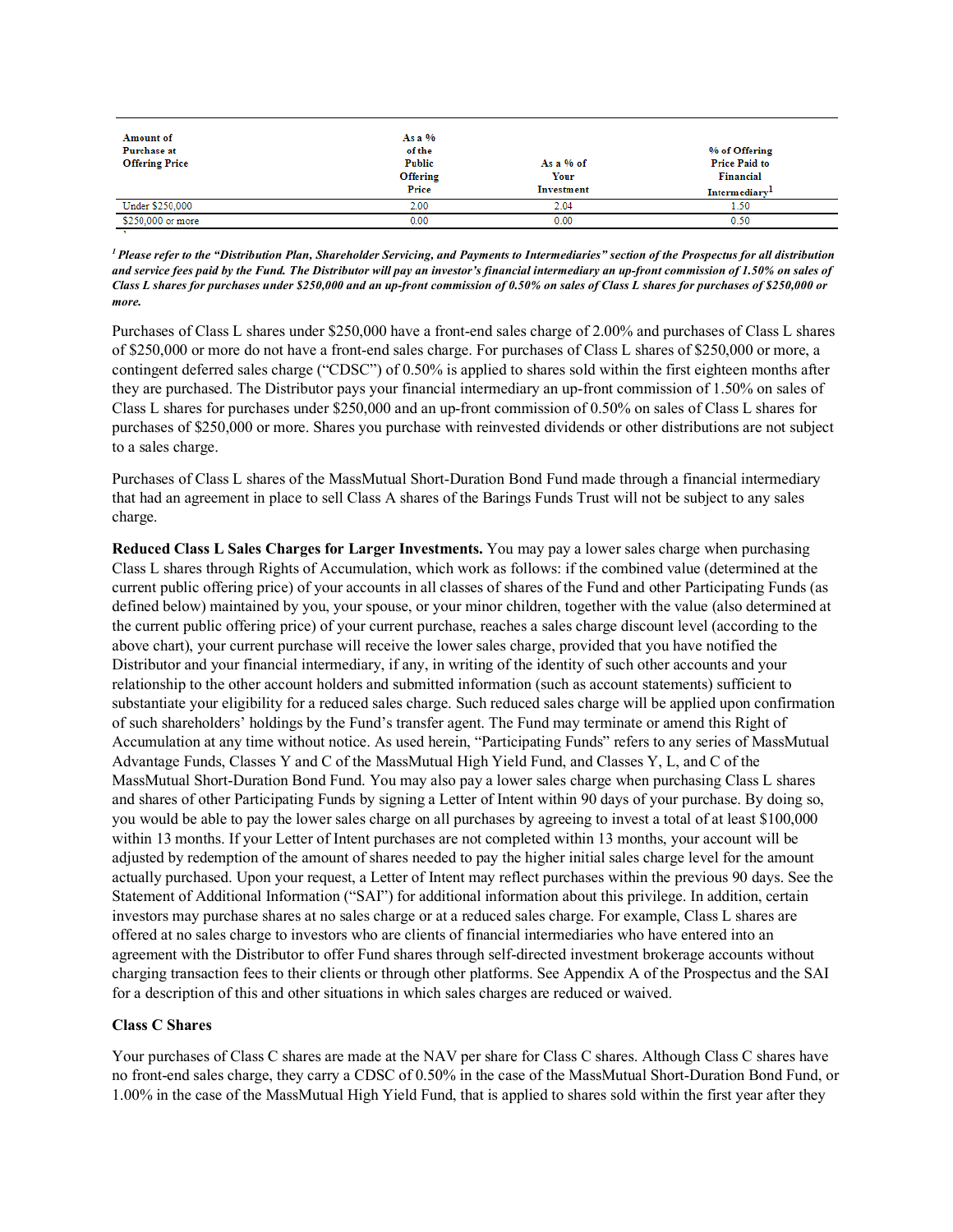are purchased. After holding Class C shares for one year, you may sell them at any time without paying a CDSC. Shares you purchase with reinvested dividends or other distributions are not subject to a sales charge. The Distributor pays your financial intermediary an up-front commission on sales of Class C shares of 0.65% in the case of the MassMutual Short-Duration Bond Fund, or 1.00% in the case of the MassMutual High Yield Fund.

Class C shares held through a financial intermediary in an omnibus account will be converted into Class L shares only if the intermediary can document that the shareholder has met the required holding period. In certain circumstances, for example, when shares are invested through retirement plans or omnibus accounts, a financial intermediary may not have transparency into how long a shareholder has held Class C shares for purposes of determining whether such Class C shares are eligible for automatic conversion into Class L shares. Thus, the financial intermediary may not have the ability to track purchases to credit individual shareholders' holding periods. In these circumstances, a Fund may not be able to automatically convert Class C shares into Class L shares as described above. In order to determine eligibility for conversion in these circumstances, it is the responsibility of the shareholder or its financial intermediary to notify the Fund that the shareholder is eligible for the conversion of Class C shares to Class L shares, and the shareholder or their financial intermediary may be required to maintain and provide the Fund with records that substantiate the holding period of Class C shares. For clients of financial intermediaries, it is the financial intermediary's responsibility (and not the Funds') to keep records and to ensure that the shareholder is credited with the proper holding period. Please consult with your financial intermediary about your shares' eligibility for this conversion feature. In addition, for shareholders invested in Class C shares through a financial intermediary, Class C shares may be automatically exchanged for Class L shares of the Fund under the policies of the financial intermediary, as described in Appendix A of the Prospectus. It is solely the responsibility of the respective financial intermediary to administer and support such transactions. Please consult your financial intermediary for more information.

**Contingent Deferred Sales Charges.** As described above, certain investments in Class L and Class C shares are subject to a CDSC. You will pay the CDSC only on shares you redeem within the prescribed amount of time after purchase. The CDSC is applied to the NAV at the time of purchase or redemption, whichever is lower. For purposes of calculating the CDSC, the start of the holding period is the date on which the purchase is made. Shares you purchase with reinvested dividends or capital gains are not subject to a CDSC. When shares are redeemed, the Funds will automatically redeem those shares (if any) not subject to a CDSC and then those you have held the longest. In certain circumstances, CDSCs may be waived, as described in the SAI.

# *Class A Shares*

Class A shares are sold at their offering price, which is normally NAV plus an initial sales charge. However, in some cases, as described in the prospectus, purchases are not subject to an initial sales charge, and the offering price will be the NAV. In other cases, reduced sales charges may be available, as described below.

The sales charge varies depending on the amount of your purchase. A portion of the sales charge may be retained by the Distributor or allocated to your dealer as a concession. The Distributor reserves the right to reallow the entire sales charge as a concession to dealers. The current sales charge rates and concessions paid to dealers and brokers are as follows: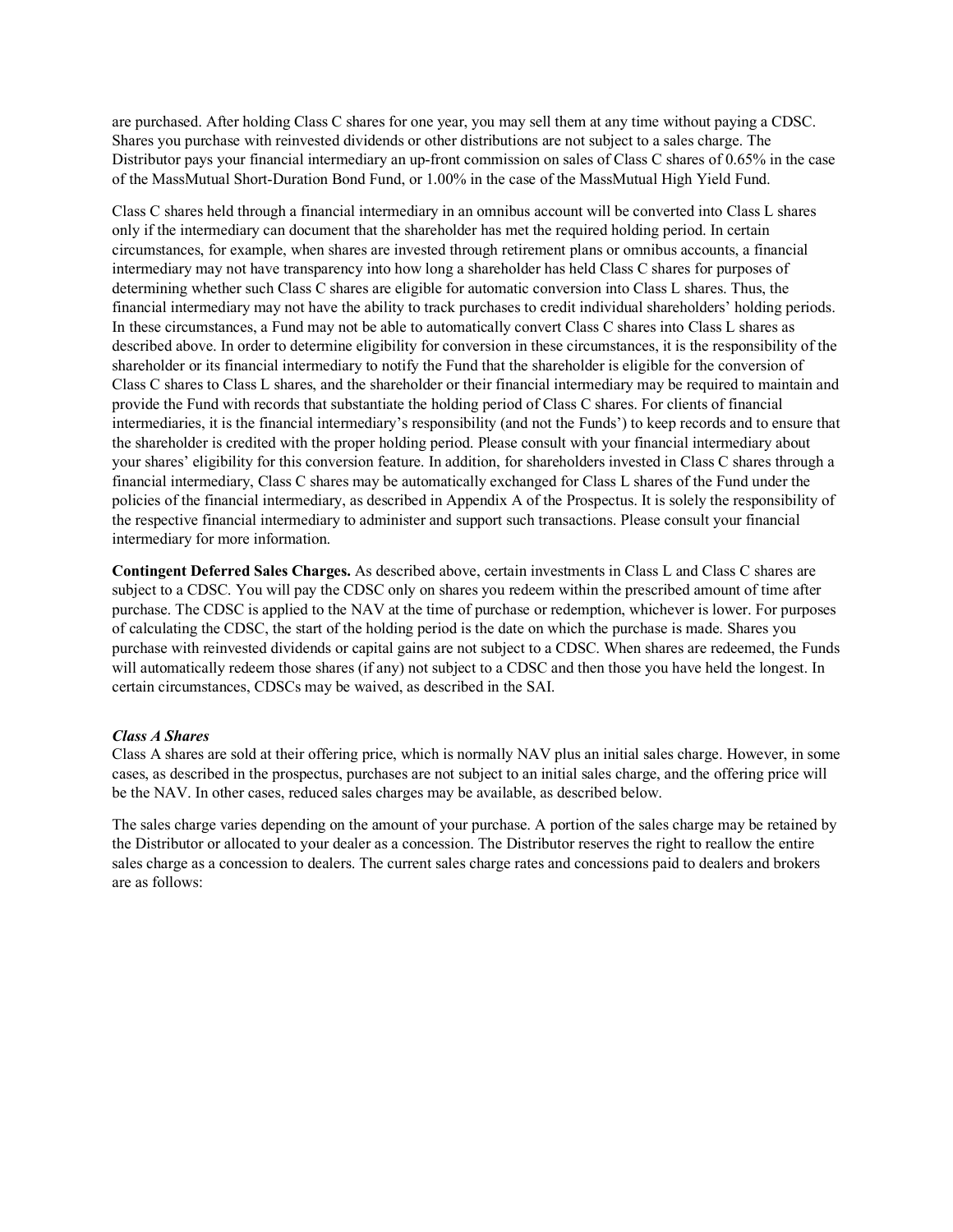Front-End Sales Charge (As a Percentage of Offering Price) /Front-End Sales Charge (As a Percentage of Net Amount Invested)/Concession (As a Percentage of Offering Price) for Different Purchase Amounts:

| Price Breakpoints     | General Equity         | General Taxable Bond   | Shorter-Term Bond      |
|-----------------------|------------------------|------------------------|------------------------|
| Less than $$25,000$   | 5.50%/5.82%/4.50%      | $4.25\%/4.44\%/3.50\%$ | $2.50\%/2.56\%/2.00\%$ |
| \$25,000 - \$49,999   | 5.25%/5.54%/4.25%      | 4.25%/4.44%/3.50%      | $2.25\%/2.30\%/1.75\%$ |
| \$50,000 - \$99,999   | 4.50%/4.71%/3.50%      | $4.00\%/4.17\%/3.25\%$ | $2.00\%/2.04\%/1.50\%$ |
| \$100,000 - \$249,999 | $3.50\%/3.63\%/2.50\%$ | $3.00\%/3.09\%/2.25\%$ | 1.75%/1.78%/1.25%      |
| \$250,000 - \$499,999 | $2.25\%/2.30\%/1.75\%$ | 1.75%/1.78%/1.50%      | 1.25%/1.27%/0.75%      |
| \$500,000 - \$999,999 | 1.75%/1.78%/1.10%      | $1.00\%/1.01\%/0.75\%$ | $0.75\%/0.76\%/0.50\%$ |
| $$1,000,000$ or more  | None/None/0.75%        | None/None/ $0.50\%$    | None/None/0.50%        |

A reduced sales charge may be obtained for Class A shares under the Funds' "Rights of Accumulation" because of the economies of sales efforts and reduction in expenses realized by the Distributor, dealers and brokers making such sales.

To qualify for the lower sales charge rates that apply to larger purchases of Class A shares, you can add together:

- Current purchases of Class A shares of more than one Fund subject to an initial sales charge to reduce the sales charge rate that applies to current purchases of Class A shares; and
- Class A shares of Funds you previously purchased subject to an initial or contingent deferred sales charge to reduce the sales charge rate for current purchases of Class A shares, provided that you still hold your investment in the previously purchased Funds.

The Distributor will add the value, at current offering price, of the Class A shares you previously purchased and currently own to the value of current purchases to determine the sales charge rate that applies. The reduced sales charge will apply only to current purchases. You must request the reduced sales charge when you buy Class A shares and inform your broker-dealer or other financial intermediary of Class A shares of any other Funds that you own.

There is an initial sales charge on the purchase of Class A shares of each of the MassMutual Premier Funds that offers Class A shares.

# *Contingent Deferred Sales Charges*

There is no initial sales charge on purchases of Class A shares of any one or more of the Funds aggregating \$1 million or more. The Distributor pays dealers of record concessions in an amount equal to 0.75%, or 0.50% of purchases of \$1 million or more, as shown in the above table. The concession will not be paid on purchases of shares by exchange or that were previously subject to a front-end sales charge and dealer concession.

If you redeem any of those shares within a holding period of 18 months from the date of their purchase, a contingent deferred sales charge of 1.0% will be deducted from the redemption proceeds (unless you are eligible for a waiver of that sales charge based on the categories listed below and you advise the transfer agent or another intermediary of your eligibility for the waiver when you place your redemption request).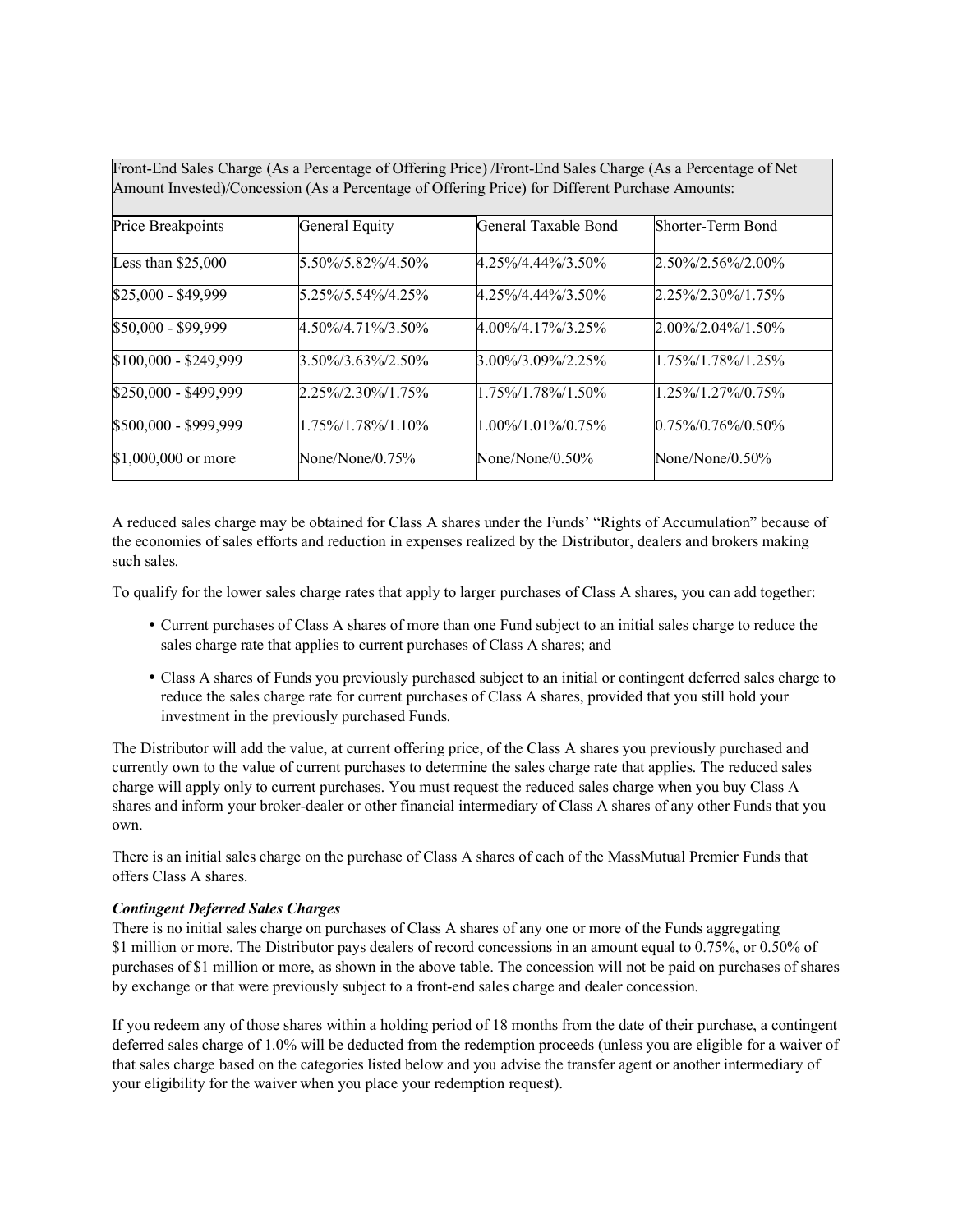#### *Exchanges*

Generally, you can exchange shares of one Fund for the same class of shares of another MassMutual Fund, except in the case of the MassMutual U.S. Government Money Market Fund and except in those cases when exchanges are not permitted, as described in the Prospectus under **"Placing Transaction Orders—For Shareholders holding shares of the Trust prior to November 1, 2004."** Any share class of another series may be exchanged for Class R5 shares of the MassMutual U.S. Government Money Market Fund. If Class R5 shares of the MassMutual U.S. Government Money Market Fund are exchanged for Class A shares of another series, any sales charge applicable to those Class A shares will typically apply. For individual retirement accounts described in Code Section 408, Class R5 shares of the MassMutual U.S. Government Money Market Fund may only be exchanged for Class A shares of another series (in which case any sales charge applicable to those Class A shares will typically apply). An exchange is treated as a sale of shares in one series and a purchase of shares in another series at the NAV next determined after the exchange request is received and accepted by the transfer agent, MML Advisers, a broker-dealer, or another intermediary authorized for this purpose. You can only exchange into shares of another series if you meet any qualification requirements of the series into which you seek to exchange (for example, shares of some series are not available to purchasers through certain investment channels, and some may be available only to certain types of shareholders). In addition, in limited circumstances, such as those described above, for certain series the share class available for exchange may not be the same share class as the series from which you are exchanging. Exchange requests involving a purchase into most series (except for certain fixed income series), however, will not be accepted if you have already made a purchase followed by a redemption involving the same series within the last 60 days. This restriction does not apply to rebalancing trades executed by any of the MassMutual RetireSMARTs<sub>M</sub> by JPMorgan Funds, MassMutual Select T. Rowe Price Retirement Funds, and MassMutual Target Allocation Funds. This restriction also does not apply to exchanges made pursuant to certain asset allocation programs, systematic exchange programs, and dividend exchange programs. If you place an order to exchange shares of one series for another through a broker-dealer or other intermediary then, in order for your exchange to be effected based on the series' next determined NAVs, the broker-dealer or other intermediary must receive your request before the close of regular trading on the New York Stock Exchange ("NYSE"), and the broker-dealer or other intermediary must subsequently communicate the request properly to the MassMutual Funds.

Your right to exchange shares is subject to applicable regulatory requirements or contractual obligations. The Funds may limit, restrict, or refuse exchange purchases, if, in the opinion of MML Advisers:

- you have engaged in excessive trading;
- a Fund receives or expects simultaneous orders affecting significant portions of the Fund's assets;
- a pattern of exchanges occurs which coincides with a market timing strategy; or

• the Fund would be unable to invest the funds effectively based on its investment objectives and policies or if the Fund would be adversely affected.

The Funds reserve the right to modify or terminate the exchange privilege as described above on 60 days written notice.

The Funds do not accept purchase, redemption, or exchange orders or compute their NAVs on days when the NYSE is closed. This includes: weekends, Good Friday, and all federal holidays other than Columbus Day and Veterans Day. Certain foreign markets may be open on days when the Funds do not accept orders or price their shares. As a result, the NAV of a Fund's shares may change on days when you will not be able to buy or sell shares.

 $-121$  –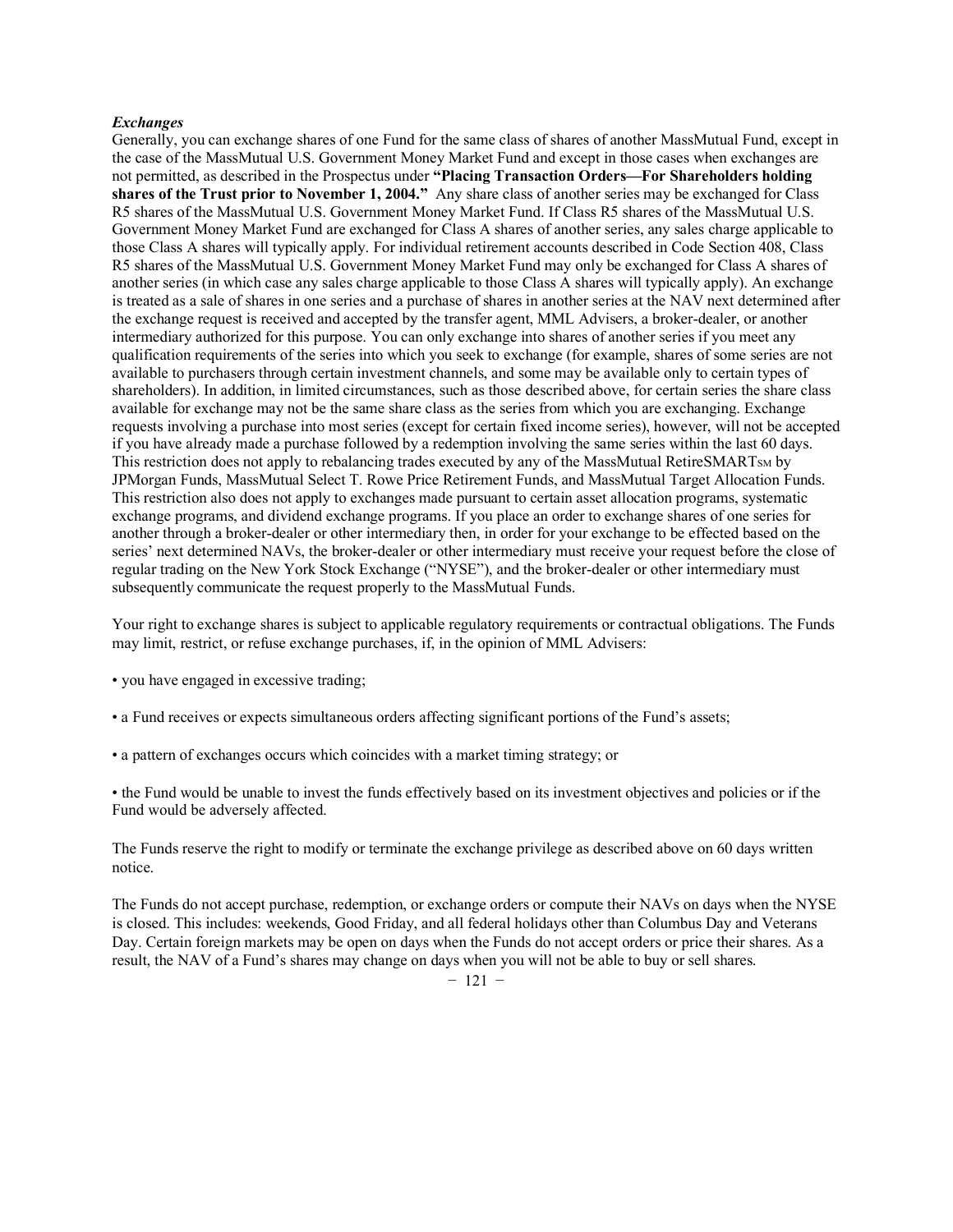# *Sales Charges by Class (for the following funds)*

**MassMutual Total Return Bond Fund, MassMutual Strategic Bond Fund, MassMutual Select BlackRock Global Allocation Fund, MassMutual Diversified Value Fund, MassMutual Fundamental Value Fund, MM S&P 500® Index Fund, MassMutual Equity Opportunities Fund, MassMutual Fundamental Growth Fund, MassMutual Blue Chip Growth Fund, MassMutual Growth Opportunities Fund, MassMutual Mid Cap Value Fund, MassMutual Small Cap Value Equity Fund, MassMutual Small Company Value Fund, MM S&P® Mid Cap Index Fund, MM Russell 2000® Small Cap Index Fund, MassMutual Mid Cap Growth Fund, MassMutual Small Cap Growth Equity Fund, MM MSCI EAFE® International Index Fund, MassMutual Overseas Fund**

# *Class A Shares*

Class A shares are sold at their offering price, which is normally net asset value ("NAV") plus an initial sales charge. However, in some cases, as described in the prospectus, purchases are not subject to an initial sales charge, and the offering price will be the NAV. In other cases, reduced sales charges may be available, as described below.

The sales charge varies depending on the amount of your purchase. A portion of the sales charge may be retained by the Distributor or allocated to your dealer as a concession. The Distributor reserves the right to reallow the entire sales charge as a concession to dealers. The current sales charge rates and concessions paid to dealers and brokers are as follows:

| Price Breakpoints     | General Equity         | General Taxable Bond   | Shorter-Term Bond      |  |
|-----------------------|------------------------|------------------------|------------------------|--|
| Less than $$25,000$   | 5.50%/5.82%/4.50%      | $4.25\%/4.44\%/3.50\%$ | $2.50\%/2.56\%/2.00\%$ |  |
| \$25,000 - \$49,999   | 5.25%/5.54%/4.25%      | $4.25\%/4.44\%/3.50\%$ | 2.25%/2.30%/1.75%      |  |
| \$50,000 - \$99,999   | 4.50%/4.71%/3.50%      | $4.00\%/4.17\%/3.25\%$ | $2.00\%/2.04\%/1.50\%$ |  |
| \$100,000 - \$249,999 | 3.50%/3.63%/2.50%      | $3.00\%/3.09\%/2.25\%$ | 1.75%/1.78%/1.25%      |  |
| \$250,000 - \$499,999 | $2.25\%/2.30\%/1.75\%$ | $1.75\%/1.78\%/1.50\%$ | $1.25\%/1.27\%/0.75\%$ |  |
| \$500,000 - \$999,999 | $1.75\%/1.78\%/1.10\%$ | $1.00\%/1.01\%/0.75\%$ | $0.75\%/0.76\%/0.50\%$ |  |
| $$1,000,000$ or more  | None/None/0.75%        | None/None/0.50%        | None/None/0.50%        |  |

Front-End Sales Charge (As a Percentage of Offering Price) /Front-End Sales Charge (As a Percentage of Net Amount Invested)/Concession (As a Percentage of Offering Price) for Different Purchase Amounts:

A reduced sales charge may be obtained for Class A shares under the Funds' "Rights of Accumulation" because of the economies of sales efforts and reduction in expenses realized by the Distributor, dealers and brokers making such sales.

To qualify for the lower sales charge rates that apply to larger purchases of Class A shares, you can add together:

- Current purchases of Class A shares of more than one Fund subject to an initial sales charge to reduce the sales charge rate that applies to current purchases of Class A shares; and
- Class A shares of Funds you previously purchased subject to an initial or contingent deferred sales charge to reduce the sales charge rate for current purchases of Class A shares, provided that you still hold your investment in the previously purchased Funds.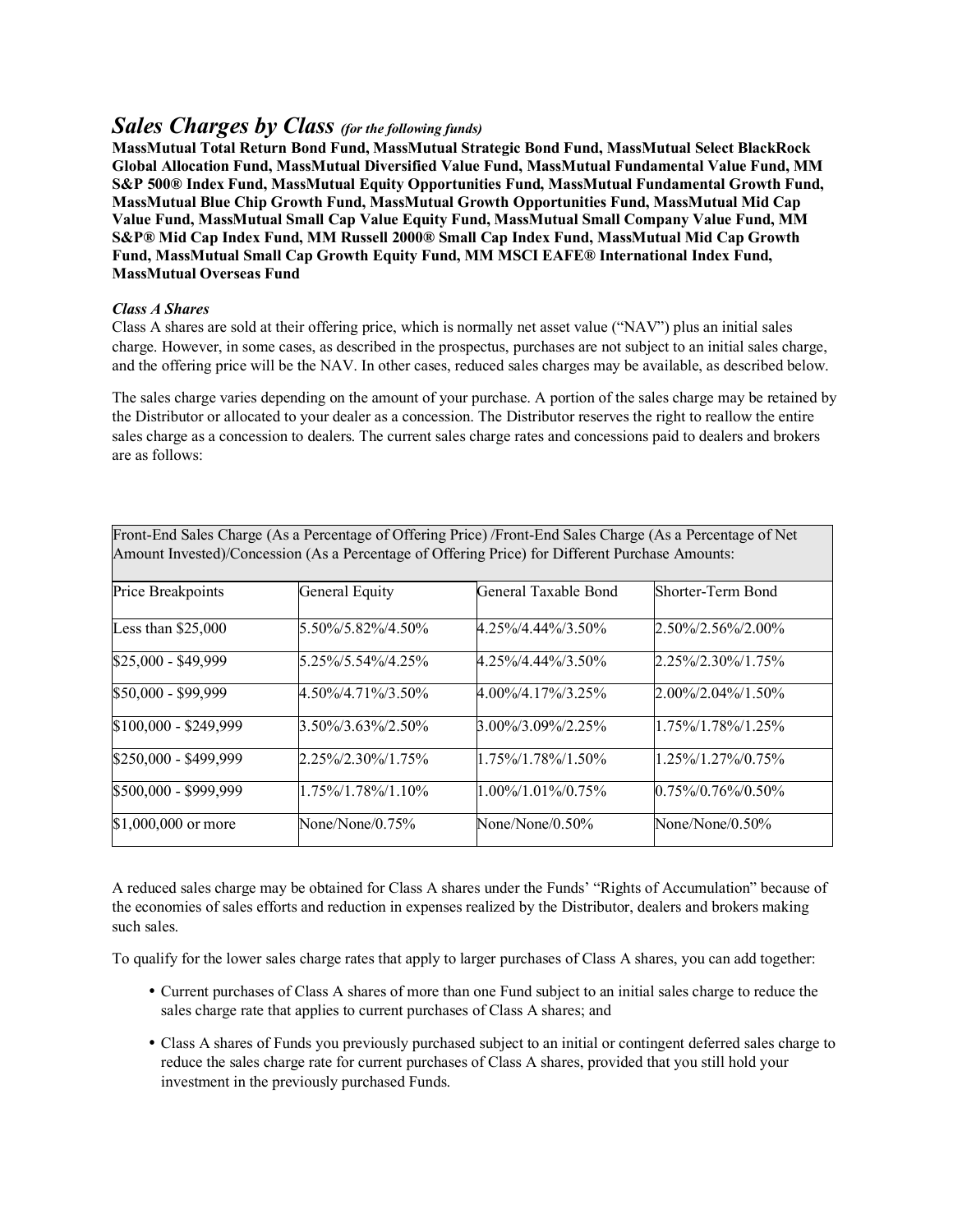The Distributor will add the value, at current offering price, of the Class A shares you previously purchased and currently own to the value of current purchases to determine the sales charge rate that applies. The reduced sales charge will apply only to current purchases. You must request the reduced sales charge when you buy Class A shares and inform your broker-dealer or other financial intermediary of Class A shares of any other Funds that you own.

There is an initial sales charge on the purchase of Class A shares of each of the MassMutual Select Funds that offers Class A shares.

#### *Contingent Deferred Sales Charges*

There is no initial sales charge on purchases of Class A shares of any one or more of the Funds aggregating \$1 million or more. The Distributor pays dealers of record concessions in an amount equal to 0.75%, or 0.50% of purchases of  \$1 million or more, as shown in the above table. The concession will not be paid on purchases of shares by exchange or that were previously subject to a front-end sales charge and dealer concession.

If you redeem any of those shares within a holding period of 18 months from the date of their purchase, a contingent deferred sales charge of 1.0% will be deducted from the redemption proceeds (unless you are eligible for a waiver of that sales charge based on the categories listed below and you advise the transfer agent or another intermediary of your eligibility for the waiver when you place your redemption request).

### *Exchanges*

Generally, you can exchange shares of one Fund for the same class of shares of another MassMutual Fund, except in the case of the MassMutual Total Return Bond Fund and MM S&P 500 Index Fund. For individual retirement accounts described in Code Section 408, Class R4 shares of the MassMutual Total Return Bond Fund and MM S&P 500 Index Fund may only be exchanged for Class A shares of another series (in which case any sales charge applicable to those Class A shares will typically apply), and Class A shares of any other series may only be exchanged for Class R4 shares of the MassMutual Total Return Bond Fund and MM S&P 500 Index Fund. An exchange is treated as a sale of shares in one series and a purchase of shares in another series at the NAV next determined after the exchange request is received and accepted by the transfer agent, MML Advisers, a brokerdealer, or another intermediary authorized for this purpose. You can only exchange into shares of another series if you meet any qualification requirements of the series into which you seek to exchange (for example, shares of some series are not available to purchasers through certain investment channels, and some may be available only to certain types of shareholders). In addition, in limited circumstances, such as those described above, for certain series the share class available for exchange may not be the same share class as the series from which you are exchanging. Exchange requests involving a purchase into most series (except certain fixed income series), however, will not be accepted if you have already made a purchase followed by a redemption involving the same series within the last 60 days. This restriction does not apply to rebalancing trades executed by any of the MassMutual RetireSMART<sup>sM</sup> by JPMorgan Funds, MassMutual Select T. Rowe Price Retirement Funds, and MassMutual Target Allocation Funds. This restriction also does not apply to exchanges made pursuant to certain asset allocation programs, systematic exchange programs, and dividend exchange programs. If you place an order to exchange shares of one series for another through a broker-dealer or other intermediary then, in order for your exchange to be effected based on the series' next determined NAVs, the broker-dealer or other intermediary must receive your request before the close of regular trading on the New York Stock Exchange ("NYSE"), and the broker-dealer or other intermediary must subsequently communicate the request properly to the MassMutual Funds.

Your right to exchange shares is subject to applicable regulatory requirements or contractual obligations. The Funds may limit, restrict, or refuse exchange purchases, if, in the opinion of MML Advisers:

• you have engaged in excessive trading;

• a Fund receives or expects simultaneous orders affecting significant portions of the Fund's assets;

• a pattern of exchanges occurs which coincides with a market timing strategy; or